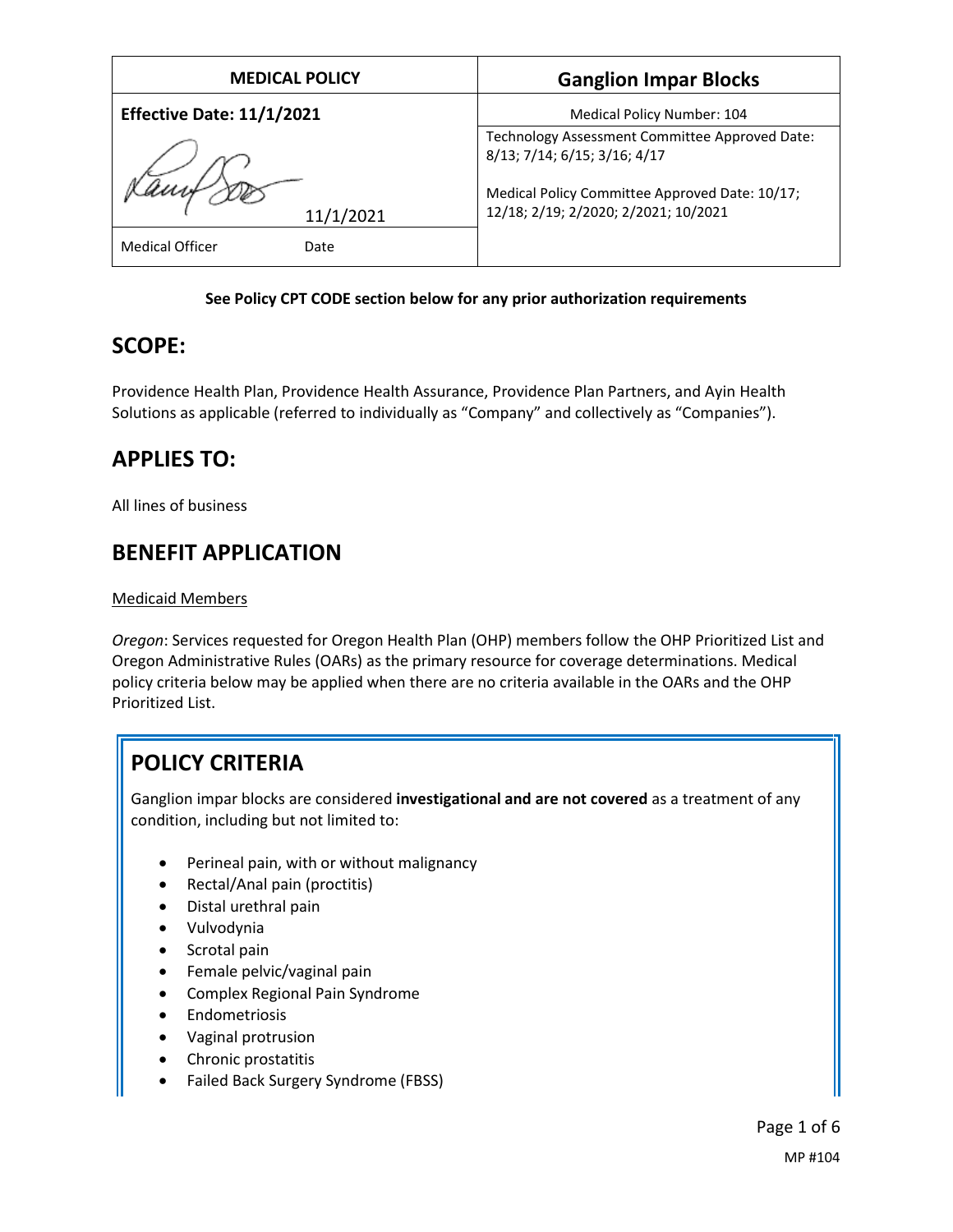- Proctalgia Fugax
- Post-surgical thrombosis of the perineal veins
- Coccygodynia
- Radiation proctitis
- Postherpetic neuralgia
- Burning and localized perineal pain associated with urgency

Link t[o Policy Summary](#page-4-0)

## **BILLING GUIDELINES**

According to the American Medical Association CPT Assistant<sup>1</sup>, the unlisted code 64999 should be used for ganglion impar blocks. Therefore, other codes, such as 64520 and 64450, are considered inappropriate and should not be used to bill for this service.

## **CPT CODES**

## **All Lines of Business**

Unlisted Codes

All unlisted codes will be reviewed for medical necessity, correct coding, and pricing at the claim level. If an unlisted code is billed related to services addressed in this policy then it will be denied as **Not Covered.**

64999 Unlisted procedure, nervous system

# **DESCRIPTION**

The ganglion impar (also known as the ganglion of Walther) is a single, small, sympathetic ganglion located in the retrorectal space, anterior to the sacrococcygeal joint or coccyx. It provides the nociceptive and sympathetic supply to the perineal structure. Blockade of this structure is proposed as a treatment option for chronic perineal, rectal, pelvic, and visceral pain, including rectal/perineal cancer pain.

Ganglion impar block is one of several interventional techniques used to treat chronic pain of various etiologies. In the case of coccydynia (also known as coccygodynia), a number of different interventional procedures are considered, including: injections around the coccyx (sacrococcygeal junction or around the sacrococcygeal ligaments), caudal epidural steroid injections, radiofrequency ablation, spinal cord stimulation, and ganglion impar blocks. Although some specialists advocate the use of interventional procedures in a cases of chronic pain due to coccygodynia, there is no clear consensus on the best site of injection.2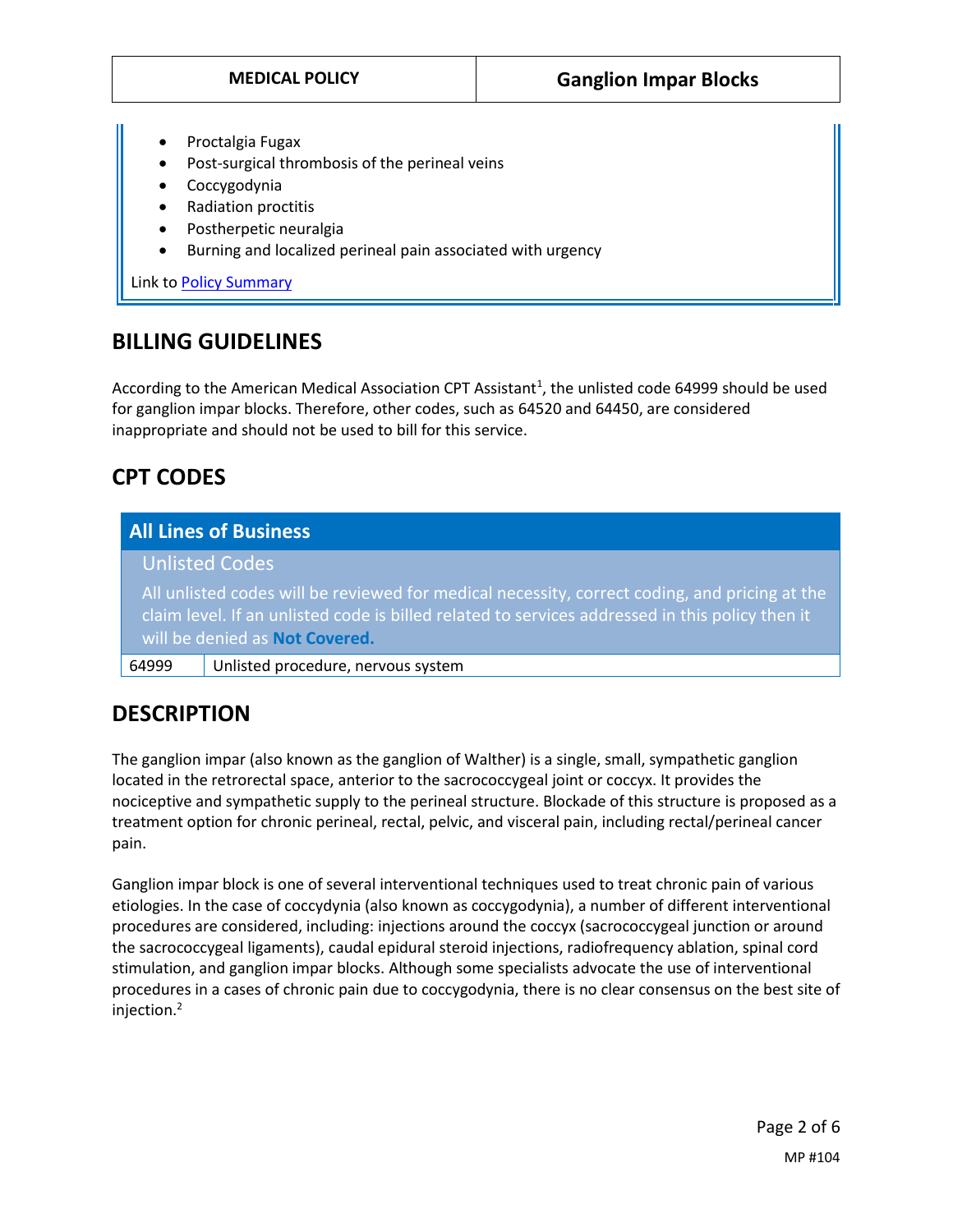## **REVIEW OF EVIDENCE**

A review of the ECRI, Hayes, Cochrane, and PubMed databases was conducted regarding the use of ganglion impar block as a treatment for pain. Below is a summary of the available evidence identified through September 2021.

#### Systematic reviews

In 2018, reviewed in 2021, Hayes published a health technology assessment on ganglion impar block (GIB) or radiofrequency thermocoagulation (RFT) for the treatment of chronic coccydynia.<sup>3</sup> Seven noncomparative studies evaluating patients with coccydynia were included in the analysis. Four studies measured pain intensity after treatment with GIB, using either visual analog scale (VAS) or numeric rating scale (NRS) scores. The studies suggested a statistically significant improvement in pain intensity (≥ 30%) from all endpoint after initial GI, including neuropathic pain, measured in one study. Three studies measured treatment success, defined as ≥ 50% improvement in pain intensity in 2 studies and absence of neuropathic pain in one study. Treatment success occurred in 71% to 86% of participants. Other measures included physical functioning (in one study), quality of life and depressive symptoms (in one study), and procedural success (in 2 studies).

Hayes found that there was insufficient evidence to draw definitive conclusions regarding the efficacy of GIB for chronic coccydynia. Individual studies were found to be of poor quality, lacking comparator groups, randomization, adequate sample sizes, power analyses, and important patient-centered outcome measures. Hayes gave a D2 rating for use of GIB for the treatment of coccydynia in adults.

#### Nonrandomized Studies

- In 2007, Toshniwal analyzed the feasibility, safety, and efficacy of ganglion impar block by transsacrococcygeal approach in a small prospective case series, including 16 consecutive patients with chronic perineal pain (CPP) due to varying etiologies including cancer pain.<sup>4</sup> Five patients were treated with one or more therapeutic blocks with methylprednisolone with bupivacaine, while the remaining 11 patients were treated with neurolytic block with phenol. At two months follow-up, all blocks were reported to be effective (minimum of 50% reduction in pain by VAS score). No adverse events were reported. All the patients had significant pain relief during two month follow-up (p <0.05 compared to baseline).
- In 2009, Agarwal-Kozlowski et al. reported results from a retrospective review of charts and computed tomography (CT)-scans of patients who underwent block and neuroablation of the ganglion impar between 2003 and 2007.<sup>5</sup> Interventional pain therapy by ganglion impar block was performed in 43 patients presenting with perineal pain due to varying etiologies; including of unknown origin (n=15), carcinoma of the prostate (n=8), colorectal carcinoma (n=7), postsurgery of thrombosis of perineal veins (n=3), post-herpetic neuralgia (n=4), malformation of the spinal cord (n=2), vaginal protrusion (n=2), failed back surgery syndrome (n=1), and ablation of testis (n=1). CT-guided block was not associated with any adverse events and resulted in a significant reduction of pain post-intervention (VAS score pre-treatment 8.2±1.6 to posttreatment 2.2±1.6; p<0.0001, 95% confidence interval [CI]: 0.5) immediately at discharge and to 2.2±1.4 (p<0.0001, 95% CI: 0.4) at four months follow up.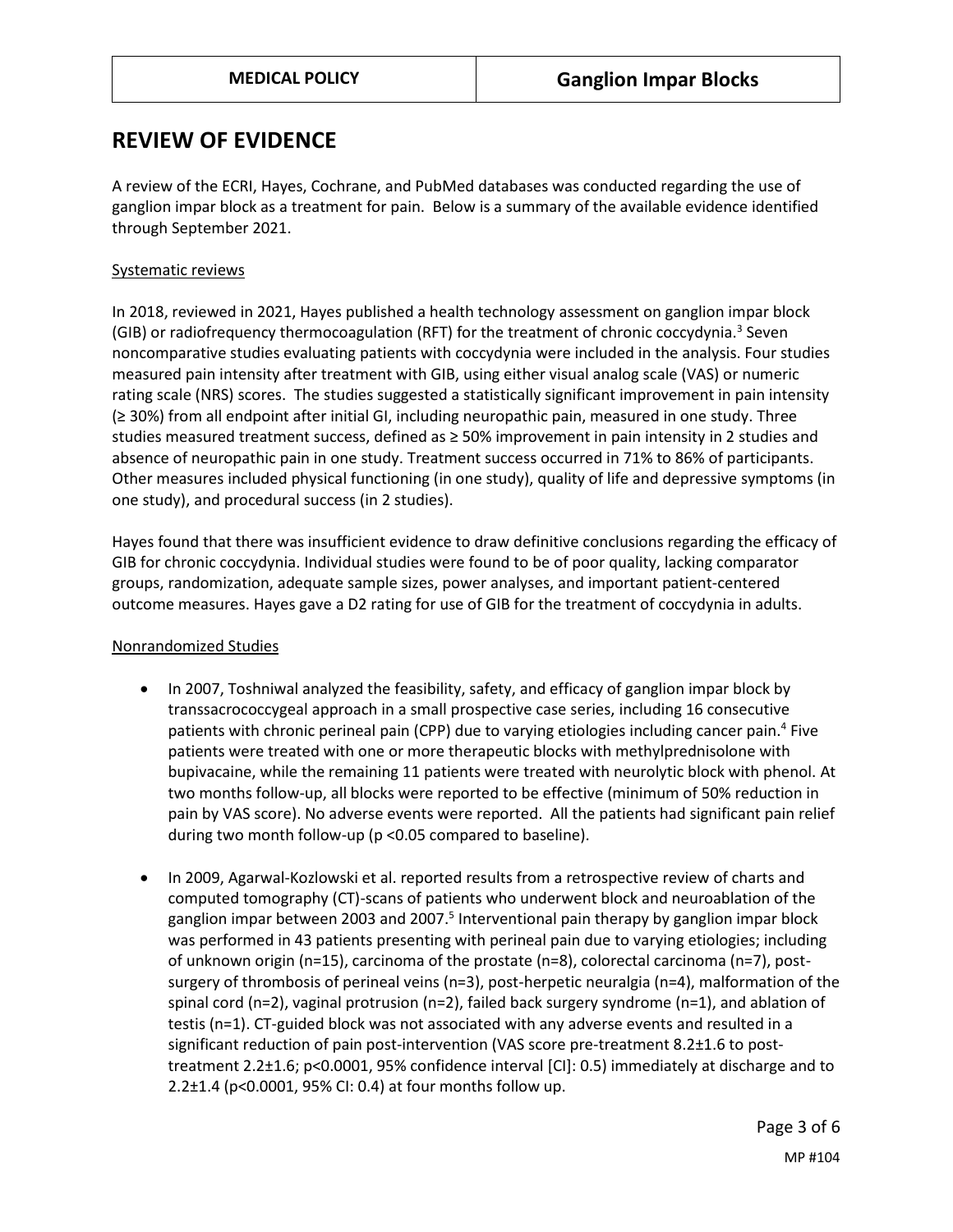- In 2010, Datir et al. published the results of a small case series that evaluated the efficacy of CTguided ganglion impar blocks in the management of coccydynia, including 8 patients with coccydynia secondary to trauma or unknown cause who had failed conservative treatments.<sup>6</sup> The authors reported a technical success of 100% and no complications. At six months follow-up three patients (37%) had complete relief of pain, three (37%), had partial relief and were given a second injection at three months. At the end of the 6-month follow-up period, six patients (75%) experienced symptomatic relief (four complete relief and two partial relief) without any additional resort to conventional pain management. Two patients (25%) did not have any symptomatic improvement.
- In 2011, Sáenz et al. reported the results of a small retrospective case series of 23 patients with coccydynia who had failed to respond to conservative management.<sup>7</sup> Patients were treated by radiologically guided ganglion blockade impar and/or caudal blockade with 1% lidocaine 60–80 mg triamcinolone. Of these 23 patients, 21 were available for clinical review and completed a questionnaire. Sixteen patients with coccydynia due to trauma reported marked improvement in pain post-procedure. Five patients reported moderate or poor improvement, although none described worsening of pain at follow-up. None of the patients reported complications.
- In 2015, Gunduz et al. reported on a retrospective pilot study evaluating results and follow up of 34 ganglion impar blocks in 22 patients with coccygodynia who did not respond to conservative treatment. 8 For achieving at least 50% relief of pain, reported by VAS scores, the success rate of a first injection was 82%. In patients treated successfully, relief lasted for a median duration of six months. Nine patients who presented for repeat treatment reported pain relief for a median period of 17 months. No relief was achieved in two of these patients when they presented for a third treatment. The authors concluded ganglion impar blocks appear to be effective in patients who have coccygodynia resistant to conservative therapy, but controlled studies are required to elucidate the mechanism of this effect.
- In 2017, Le Clerc et al. published the results of a retrospective single-center study that evaluated the effectiveness of three repeated ganglion impar blocks in patients with chronic pelvic and perineal pain of various etiologies, including 83 patients (220 blocks).<sup>9</sup> With each repeated block, 10% or more of the cohort was lost to follow-up. For the intent-to-treat analysis, 62 (74.7%) of the patients received three CT-guided ganglion impar blocks with ropivacaine and were available for analysis. Of the 220 blocks performed, 193 (87.7%) were considered to be technically effective, with transient improvement of pain by more than 50% immediately after the first treatment and complete but transient pain relief one hour after the procedure in 119 (54.1%) procedures. Analysis of the Patient Global Impression of Change (PGI-C), a self-reported measure of long-term efficacy, one month after the block demonstrated improvement in 41% of cases in the overall population and in 43.6% of cases in the subgroup of 62 patients treated by three blocks. However, 8.4% of patients reported worse symptoms and 50.6% reported no longterm change. The authors note that long-term efficacy of this technique is a limitation, and that longer-acting mechanisms, such as neuromodulation, must be studied.
- Validity of positive findings from other, recent studies<sup>10-14</sup> is undermined by either limitations in study designs, small sample sizes, inadequate follow-up and/or a lack of controls.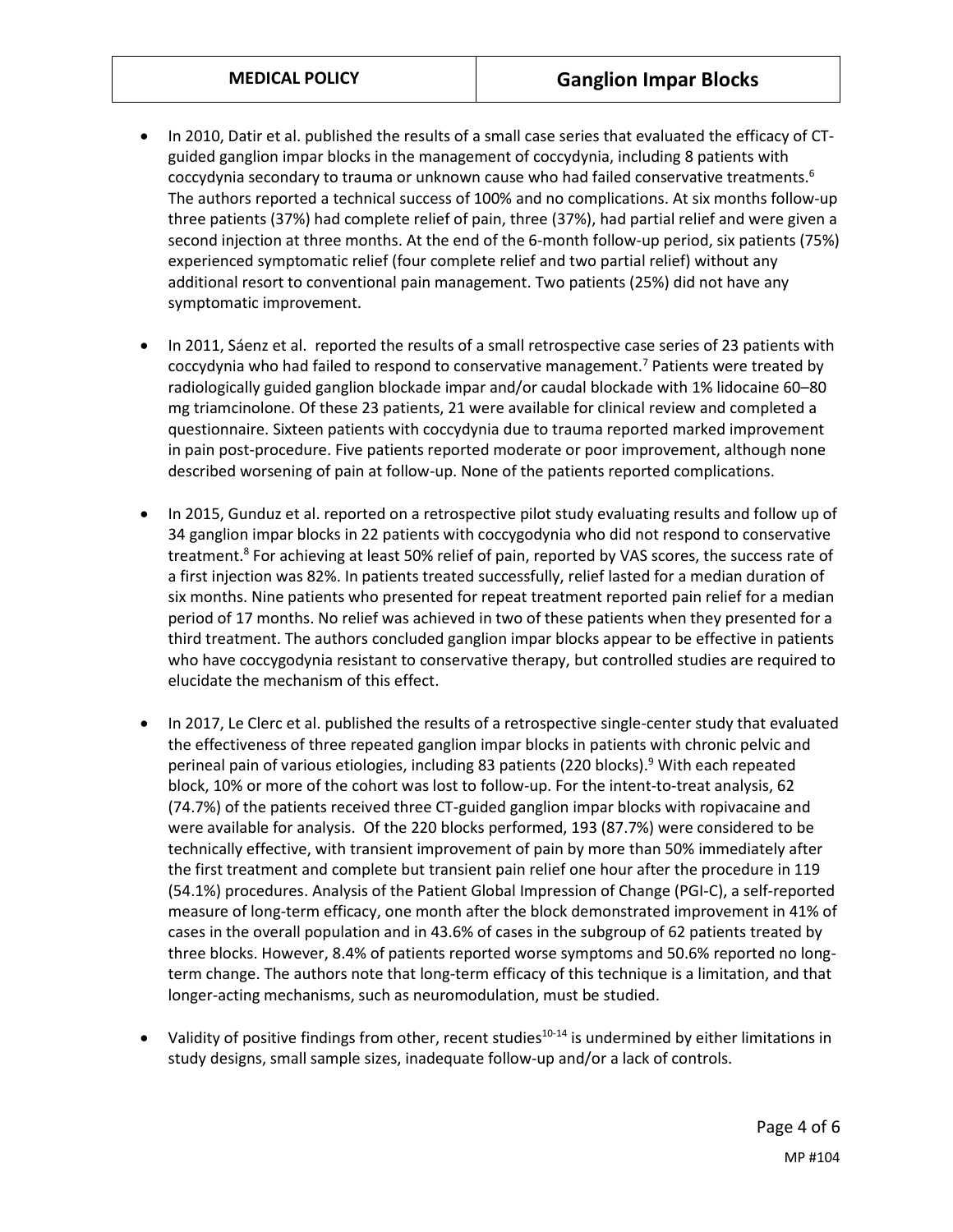## **CLINICAL PRACTICE GUIDELINES**

#### National Comprehensive Cancer Network (NCCN)

The NCCN Adult Cancer Pain-Version 2.2021 guidelines recommended the use of ganglion impar block as one of many options to treat rectal/perineal pain for well-localized pain syndromes.<sup>15</sup> The guideline recommended ganglion impar blocks be considered if it was determined that an interventional approach is appropriate, and the pain site evaluated and determined that the "technique will provide sufficient benefit." No evidence was cited in support this recommendation.

## <span id="page-4-0"></span>**POLICY SUMMARY**

There is insufficient evidence that ganglion impar blocks lead to significant long-term pain reduction for patients with for chronic perineal, rectal, pelvic, or visceral pain. In addition, no studies were identified that compare the safety or efficacy of ganglion impar block to other interventional procedures for chronic pain of any etiology. Lastly, NCCN guidelines recommend ganglion impar block as one of a many options to treat rectal/perineal pain for well-localized pain syndromes; however, NCCN does not cite any studies to support this recommendation. No evidence-based clinical practice guidelines were identified which recommend the use of ganglion impar block as a treatment of any condition.

## **CENTERS FOR MEDICARE & MEDICAID SERVICES (CMS)**

As of 09/24/2021, no Centers for Medicare & Medicaid (CMS) coverage guidance was identified which addresses ganglion impar blocks.

## **INSTRUCTIONS FOR USE**

Company Medical Policies serve as guidance for the administration of plan benefits. Medical policies do not constitute medical advice nor a guarantee of coverage. Company Medical Policies are reviewed annually and are based upon published, peer-reviewed scientific evidence and evidence-based clinical practice guidelines that are available as of the last policy update. The Companies reserve the right to determine the application of Medical Policies and make revisions to Medical Policies at any time. Providers will be given at least 60-days notice of policy changes that are restrictive in nature.

The scope and availability of all plan benefits are determined in accordance with the applicable coverage agreement. Any conflict or variance between the terms of the coverage agreement and Company Medical Policy will be resolved in favor of the coverage agreement.

## **REGULATORY STATUS**

#### Mental Health Parity Statement

Coverage decisions are made on the basis of individualized determinations of medical necessity and the experimental or investigational character of the treatment in the individual case. In cases where medical necessity is not established by policy for specific treatment modalities, evidence not previously

Page 5 of 6